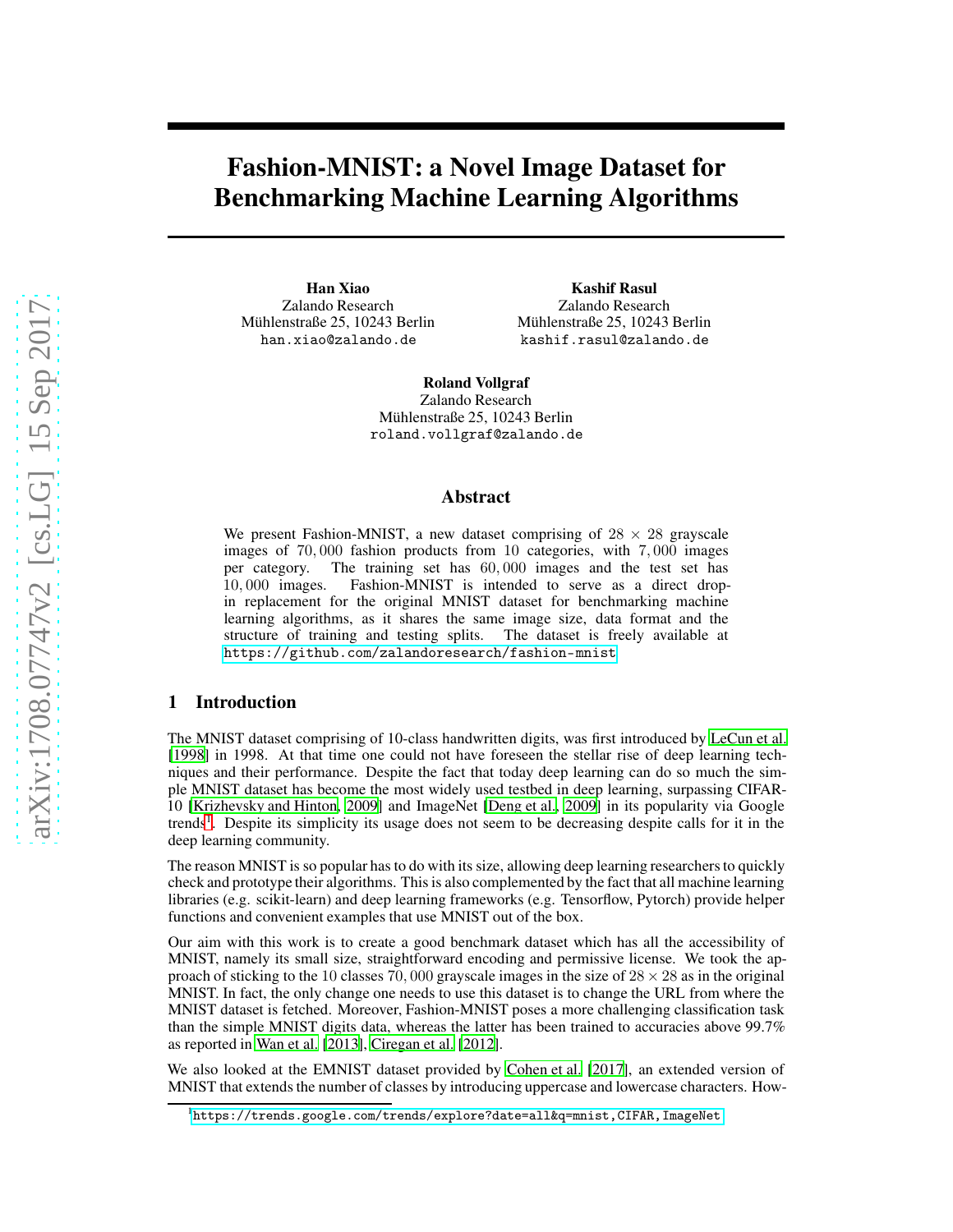ever, to be able to use it seamlessly one needs to not only extend the deep learning framework's MNIST helpers, but also change the underlying deep neural network to classify these extra classes.

## <span id="page-1-2"></span>2 Fashion-MNIST Dataset

Fashion-MNIST is based on the assortment on Zalando's website<sup>[2](#page-1-0)</sup>. Every fashion product on Zalando has a set of pictures shot by professional photographers, demonstrating different aspects of the product, i.e. front and back looks, details, looks with model and in an outfit. The original picture has a light-gray background (hexadecimal color: #fdfdfd) and stored in  $762 \times 1000$  JPEG format. For efficiently serving different frontend components, the original picture is resampled with multiple resolutions, e.g. large, medium, small, thumbnail and tiny.

We use the front look thumbnail images of 70,000 unique products to build Fashion-MNIST. Those products come from different gender groups: men, women, kids and neutral. In particular, whitecolor products are not included in the dataset as they have low contrast to the background. The thumbnails  $(51 \times 73)$  are then fed into the following conversion pipeline, which is visualized in [Figure 1.](#page-1-1)

- 1. Converting the input to a PNG image.
- 2. Trimming any edges that are close to the color of the corner pixels. The "closeness" is defined by the distance within 5% of the maximum possible intensity in RGB space.
- 3. Resizing the longest edge of the image to 28 by subsampling the pixels, i.e. some rows and columns are skipped over.
- 4. Sharpening pixels using a Gaussian operator of the radius and standard deviation of <sup>1</sup>.0, with increasing effect near outlines.
- 5. Extending the shortest edge to 28 and put the image to the center of the canvas.
- 6. Negating the intensities of the image.
- 7. Converting the image to 8-bit grayscale pixels.



(1) PNG image (2) Trimming (3) Resizing (4) Sharpening (5) Extending (6) Negating (7) Grayscaling

<span id="page-1-1"></span>Figure 1: Diagram of the conversion process used to generate Fashion-MNIST dataset. Two examples from dress and sandals categories are depicted, respectively. Each column represents a step described in [section 2.](#page-1-2)

<span id="page-1-3"></span>Table 1: Files contained in the Fashion-MNIST dataset.

| Name                                                                                     | Description                                                   | $#$ Examples               | Size                                 |
|------------------------------------------------------------------------------------------|---------------------------------------------------------------|----------------------------|--------------------------------------|
| train-images-idx3-ubyte.gz<br>train-labels-idx1-ubyte.gz<br>$t10k$ -images-idx3-ubyte.gz | Training set images<br>Training set labels<br>Test set images | 60,000<br>60,000<br>10,000 | 25 MBytes<br>140 Bytes<br>4.2 MBytes |
| t10k-labels-idx1-ubyte.gz                                                                | Test set labels                                               | 10,000                     | 92 Bytes                             |

For the class labels, we use the silhouette code of the product. The silhouette code is manually labeled by the in-house fashion experts and reviewed by a separate team at Zalando. Each product

<span id="page-1-0"></span><sup>&</sup>lt;sup>2</sup>Zalando is the Europe's largest online fashion platform. <http://www.zalando.com>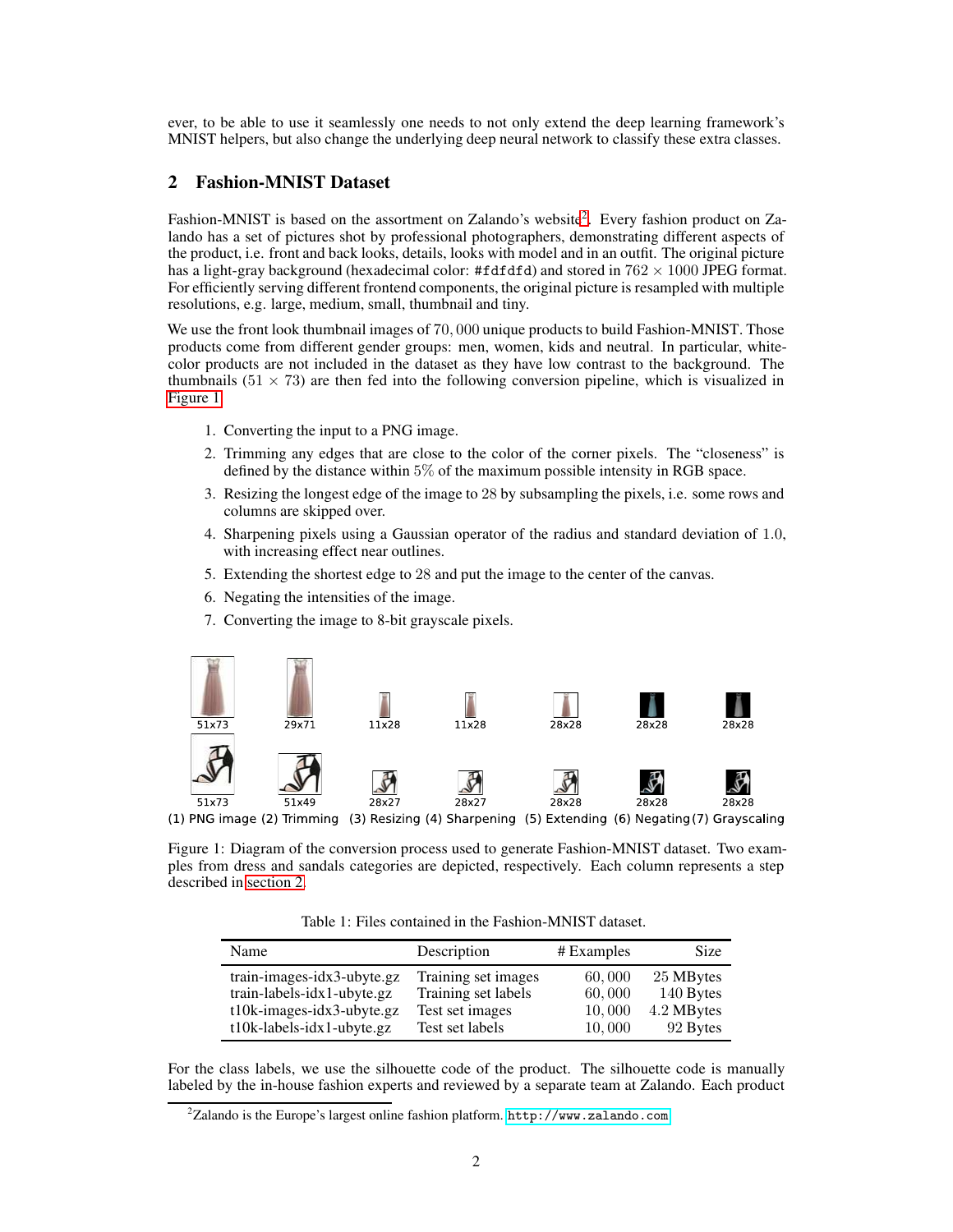contains only one silhouette code. [Table 2](#page-2-0) gives a summary of all class labels in Fashion-MNIST with examples for each class.

Finally, the dataset is divided into a training and a test set. The training set receives a randomlyselected <sup>6</sup>, <sup>000</sup> examples from each class. Images and labels are stored in the same file format as the MNIST data set, which is designed for storing vectors and multidimensional matrices. The result files are listed in [Table 1.](#page-1-3) We sort examples by their labels while storing, resulting in smaller label files after compression comparing to the MNIST. It is also easier to retrieve examples with a certain class label. The data shuffling job is therefore left to the algorithm developer.

| Label            | Description  | Examples     |
|------------------|--------------|--------------|
| $\boldsymbol{0}$ | T-Shirt/Top  | ×d           |
| $\mathbf{1}$     | Trouser      |              |
| $\,2$            | Pullover     |              |
| $\sqrt{3}$       | <b>Dress</b> |              |
| $\sqrt{4}$       | Coat         |              |
| $\bf 5$          | Sandals      | <b>START</b> |
| $\,6\,$          | Shirt        |              |
| 7                | Sneaker      |              |
| $8\,$            | Bag          |              |
| $9\,$            | Ankle boots  |              |

<span id="page-2-0"></span>

|  |  | Table 2: Class names and example images in Fashion-MNIST dataset. |  |
|--|--|-------------------------------------------------------------------|--|
|  |  |                                                                   |  |

# 3 Experiments

We provide some classification results in [Table 3](#page-2-1) to form a benchmark on this data set. All algorithms are repeated 5 times by shuffling the training data and the average accuracy on the test set is reported. The benchmark on the MNIST dataset is also included for a side-by-side comparison. A more comprehensive table with explanations on the algorithms can be found on <https://github.com/zalandoresearch/fashion-mnist>.

<span id="page-2-1"></span>

|                        |                                                                                                                                                |                         | <b>Test Accuracy</b>    |  |
|------------------------|------------------------------------------------------------------------------------------------------------------------------------------------|-------------------------|-------------------------|--|
| Classifier             | Parameter                                                                                                                                      | Fashion                 | <b>MNIST</b>            |  |
| DecisionTreeClassifier | criterion=entropy max depth=10 splitter=best<br>criterion=entropy max depth=10 splitter=random<br>criterion=entropy max_depth=50 splitter=best | 0.798<br>0.792<br>0.789 | 0.873<br>0.861<br>0.886 |  |
|                        |                                                                                                                                                | Continued on next page  |                         |  |

Table 3: Benchmark on Fashion-MNIST (Fashion) and MNIST.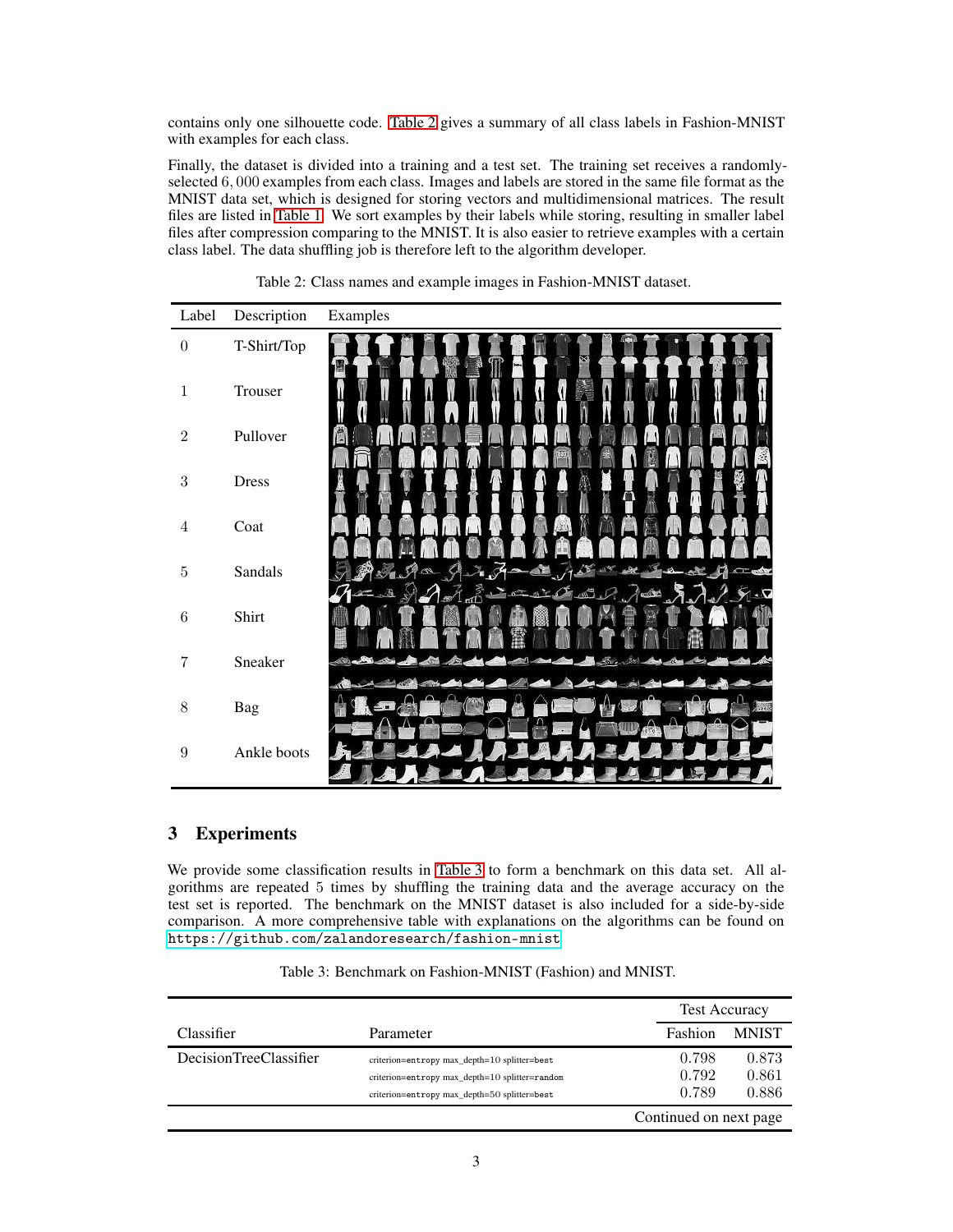|                            |                                                                | <b>Test Accuracy</b> |              |
|----------------------------|----------------------------------------------------------------|----------------------|--------------|
| Classifier                 | Parameter                                                      | Fashion              | <b>MNIST</b> |
|                            | criterion=entropy max_depth=100 splitter=best                  | 0.789                | 0.886        |
|                            | criterion=gini max_depth=10 splitter=best                      | 0.788                | 0.866        |
|                            | criterion=entropy max_depth=50 splitter=random                 | 0.787                | 0.883        |
|                            | criterion=entropy max_depth=100 splitter=random                | 0.787                | 0.881        |
|                            | criterion=gini max_depth=100 splitter=best                     | 0.785                | 0.879        |
|                            | criterion=gini max_depth=50 splitter=best                      | 0.783                | 0.877        |
|                            | criterion=gini max_depth=10 splitter=random                    | 0.783                | 0.853        |
|                            | criterion=gini max_depth=50 splitter=random                    | 0.779                | 0.873        |
|                            | criterion=gini max_depth=100 splitter=random                   | 0.777                | 0.875        |
| <b>ExtraTreeClassifier</b> | criterion=gini max_depth=10 splitter=best                      | 0.775                | 0.806        |
|                            | criterion=entropy max_depth=100 splitter=best                  | 0.775                | 0.847        |
|                            | criterion=entropy max_depth=10 splitter=best                   | 0.772                | 0.810        |
|                            | criterion=entropy max_depth=50 splitter=best                   | 0.772                | 0.847        |
|                            | criterion=gini max_depth=100 splitter=best                     | 0.769                | 0.843        |
|                            | criterion=gini max_depth=50 splitter=best                      | 0.768                | 0.845        |
|                            | criterion=entropy max_depth=50 splitter=random                 | 0.752                | 0.826        |
|                            | criterion=entropy max_depth=100 splitter=random                | 0.752                | 0.828        |
|                            | criterion=gini max_depth=50 splitter=random                    | 0.748                | 0.824        |
|                            | criterion=gini max_depth=100 splitter=random                   | 0.745                | 0.820        |
|                            | criterion=gini max_depth=10 splitter=random                    | 0.739                | 0.737        |
|                            | criterion=entropy max_depth=10 splitter=random                 | 0.737                | 0.745        |
| GaussianNB                 |                                                                | 0.511                | 0.524        |
| GradientBoostingClassifier | n_estimators=100 loss=deviance max_depth=10                    | 0.880                | 0.969        |
|                            | n_estimators=50 loss=deviance max_depth=10                     | 0.872                | 0.964        |
|                            | n_estimators=100 loss=deviance max_depth=3                     | 0.862                | 0.949        |
|                            | n_estimators=10 loss=deviance max_depth=10                     | 0.849                | 0.933        |
|                            | n_estimators=50 loss=deviance max_depth=3                      | 0.840                | 0.926        |
|                            | n_estimators=10 loss=deviance max_depth=50                     | 0.795                | 0.888        |
|                            | n_estimators=10 loss=deviance max_depth=3                      | 0.782                | 0.846        |
| KNeighborsClassifier       | weights=distance n_neighbors=5 p=1                             | 0.854                | 0.959        |
|                            | weights=distance n_neighbors=9 p=1                             | 0.854                | 0.955        |
|                            | weights=uniform n_neighbors=9 p=1                              | 0.853                | 0.955        |
|                            | weights=uniform n_neighbors=5 p=1                              | 0.852                | 0.957        |
|                            | weights=distance n_neighbors=5 p=2                             | 0.852                | 0.945        |
|                            | weights=distance n_neighbors=9 p=2                             | 0.849                | 0.944        |
|                            | weights=uniform n_neighbors=5 p=2                              | 0.849                | 0.944        |
|                            | weights=uniform n_neighbors=9 p=2                              | 0.847                | 0.943        |
|                            | weights=distance n_neighbors=1 p=2                             | 0.839                | 0.943        |
|                            | weights=uniform n_neighbors=1 p=2                              | 0.839                | 0.943        |
|                            | weights=uniform n_neighbors=1 p=1                              | 0.838                | 0.955        |
|                            | weights=distance n_neighbors=1 p=1                             | 0.838                | 0.955        |
| LinearSVC                  | loss=hinge C=1 multi_class=ovr penalty=12                      | 0.836                | 0.917        |
|                            | loss=hinge C=1 multi_class=crammer_singer penalty=12           | 0.835                | 0.919        |
|                            | loss=squared_hinge C=1 multi_class=crammer_singer penalty=12   | 0.834                | 0.919        |
|                            | loss=squared_hinge C=1 multi_class=crammer_singer penalty=11   | 0.833                | 0.919        |
|                            | loss=hinge C=1 multi_class=crammer_singer penalty=11           | 0.833                | 0.919        |
|                            | loss=squared_hinge C=1 multi_class=ovr penalty=12              | 0.820                | 0.912        |
|                            | loss=squared_hinge C=10 multi_class=ovr penalty=12             | 0.779                | 0.885        |
|                            | loss=squared_hinge C=100 multi_class=ovr penalty=12            | 0.776                | 0.873        |
|                            | loss=hinge C=10 multi_class=ovr penalty=12                     | 0.764                | 0.879        |
|                            | $loss = hinge C = 100 \text{ multi-class} = over penalty = 12$ | 0.758                | 0.872        |
| Continued on next page     |                                                                |                      |              |

# Table 3 – continued from previous page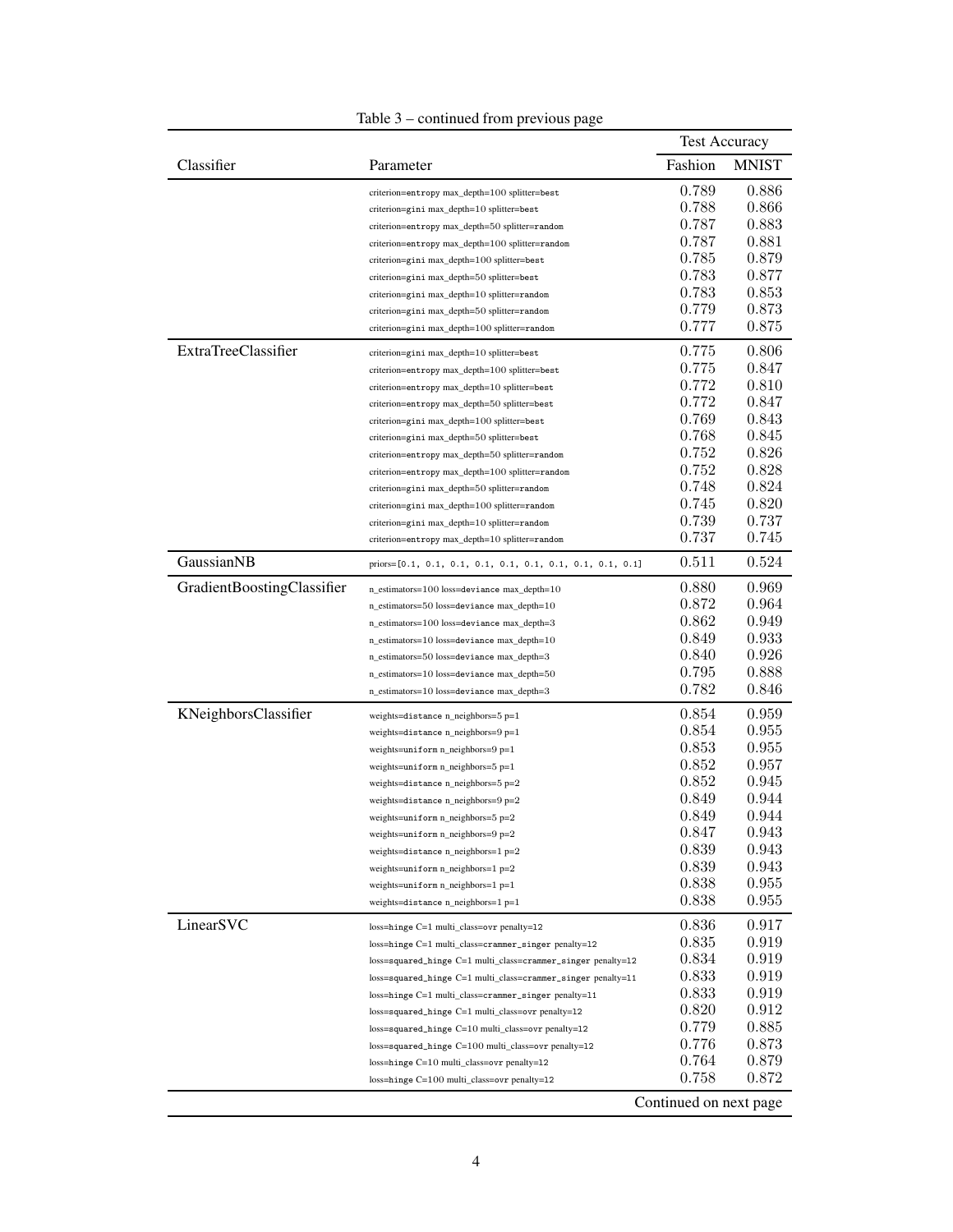| Classifier<br>Fashion<br>Parameter<br><b>MNIST</b><br>0.751<br>0.783<br>loss=hinge C=10 multi_class=crammer_singer penalty=11<br>0.816<br>0.749<br>loss=hinge C=10 multi_class=crammer_singer penalty=12<br>0.829<br>0.748<br>loss=squared_hinge C=10 multi_class=crammer_singer penalty=12<br>0.829<br>0.736<br>loss=squared_hinge C=10 multi_class=crammer_singer penalty=11<br>0.516<br>0.759<br>loss=hinge C=100 multi_class=crammer_singer penalty=11<br>0.496<br>0.753<br>loss=hinge C=100 multi_class=crammer_singer penalty=12<br>0.492<br>0.746<br>loss=squared_hinge C=100 multi_class=crammer_singer penalty=11<br>0.484<br>0.737<br>loss=squared_hinge C=100 multi_class=crammer_singer penalty=12<br>LogisticRegression<br>0.842<br>0.917<br>C=1 multi_class=ovr penalty=11<br>0.841<br>0.917<br>C=1 multi_class=ovr penalty=12<br>0.839<br>0.916<br>C=10 multi_class=ovr penalty=12<br>0.839<br>0.909<br>C=10 multi_class=ovr penalty=11<br>0.916<br>0.836<br>C=100 multi_class=ovr penalty=12<br>MLPClassifier<br>0.972<br>0.871<br>activation=relu hidden_layer_sizes=[100]<br>0.870<br>0.972<br>activation=relu hidden_layer_sizes=[100, 10]<br>0.868<br>0.962<br>activation=tanh hidden_layer_sizes=[100]<br>0.957<br>0.863<br>activation=tanh hidden_layer_sizes=[100, 10]<br>0.936<br>0.850<br>activation=relu hidden_layer_sizes=[10, 10]<br>0.848<br>0.933<br>activation=relu hidden_layer_sizes=[10]<br>0.841<br>0.921<br>activation=tanh hidden_layer_sizes=[10, 10]<br>0.840<br>0.921<br>activation=tanh hidden_layer_sizes=[10]<br>PassiveAggressiveClassifier<br>0.877<br>0.776<br>$C=1$<br>0.775<br>0.875<br>$C = 100$<br>0.773<br>0.880<br>$C=10$<br>0.887<br>0.782<br>Perceptron<br>penalty=11<br>0.754<br>0.845<br>penalty=12<br>0.726<br>0.845<br>penalty=elasticnet<br>RandomForestClassifier<br>0.873<br>0.970<br>n_estimators=100 criterion=entropy max_depth=100<br>0.872<br>0.970<br>n_estimators=100 criterion=gini max_depth=100<br>0.872<br>0.968<br>n_estimators=50 criterion=entropy max_depth=100<br>0.969<br>0.872<br>n_estimators=100 criterion=entropy max_depth=50<br>0.871<br>0.967<br>n_estimators=50 criterion=entropy max_depth=50<br>0.971<br>0.871<br>n_estimators=100 criterion=gini max_depth=50<br>0.870<br>0.968<br>n_estimators=50 criterion=gini max_depth=50<br>0.869<br>0.967<br>n_estimators=50 criterion=gini max_depth=100<br>0.853<br>0.949<br>n_estimators=10 criterion=entropy max_depth=50<br>0.852<br>0.949<br>n_estimators=10 criterion=entropy max_depth=100<br>0.848<br>0.948<br>n_estimators=10 criterion=gini max_depth=50<br>0.847<br>0.948<br>n_estimators=10 criterion=gini max_depth=100<br>0.838<br>0.947<br>n_estimators=50 criterion=entropy max_depth=10<br>0.838<br>0.950<br>n_estimators=100 criterion=entropy max_depth=10<br>0.835<br>0.949<br>n_estimators=100 criterion=gini max_depth=10<br>0.834<br>0.945<br>n_estimators=50 criterion=gini max_depth=10<br>0.828<br>0.933<br>n_estimators=10 criterion=entropy max_depth=10<br>0.825<br>0.930<br>n_estimators=10 criterion=gini max_depth=10<br>SGDClassifier<br>0.819<br>0.914<br>loss=hinge penalty=12<br>0.912<br>0.818<br>loss=perceptron penalty=11<br>0.817<br>0.910<br>loss=modified_huber penalty=11<br>0.816<br>0.913<br>loss=modified_huber penalty=12<br>0.816<br>0.912<br>loss=log penalty=elasticnet<br>0.816<br>0.913<br>loss=hinge penalty=elasticnet<br>Continued on next page |  | <b>Test Accuracy</b> |
|-------------------------------------------------------------------------------------------------------------------------------------------------------------------------------------------------------------------------------------------------------------------------------------------------------------------------------------------------------------------------------------------------------------------------------------------------------------------------------------------------------------------------------------------------------------------------------------------------------------------------------------------------------------------------------------------------------------------------------------------------------------------------------------------------------------------------------------------------------------------------------------------------------------------------------------------------------------------------------------------------------------------------------------------------------------------------------------------------------------------------------------------------------------------------------------------------------------------------------------------------------------------------------------------------------------------------------------------------------------------------------------------------------------------------------------------------------------------------------------------------------------------------------------------------------------------------------------------------------------------------------------------------------------------------------------------------------------------------------------------------------------------------------------------------------------------------------------------------------------------------------------------------------------------------------------------------------------------------------------------------------------------------------------------------------------------------------------------------------------------------------------------------------------------------------------------------------------------------------------------------------------------------------------------------------------------------------------------------------------------------------------------------------------------------------------------------------------------------------------------------------------------------------------------------------------------------------------------------------------------------------------------------------------------------------------------------------------------------------------------------------------------------------------------------------------------------------------------------------------------------------------------------------------------------------------------------------------------------------------------------------------------------------------------------------------------------------------------------------------------------------------------------------------------------------------------------------------------------------------------------------------------------------------------------------------------------------------------------------------------------------------------------------------------------------------------|--|----------------------|
|                                                                                                                                                                                                                                                                                                                                                                                                                                                                                                                                                                                                                                                                                                                                                                                                                                                                                                                                                                                                                                                                                                                                                                                                                                                                                                                                                                                                                                                                                                                                                                                                                                                                                                                                                                                                                                                                                                                                                                                                                                                                                                                                                                                                                                                                                                                                                                                                                                                                                                                                                                                                                                                                                                                                                                                                                                                                                                                                                                                                                                                                                                                                                                                                                                                                                                                                                                                                                                           |  |                      |
|                                                                                                                                                                                                                                                                                                                                                                                                                                                                                                                                                                                                                                                                                                                                                                                                                                                                                                                                                                                                                                                                                                                                                                                                                                                                                                                                                                                                                                                                                                                                                                                                                                                                                                                                                                                                                                                                                                                                                                                                                                                                                                                                                                                                                                                                                                                                                                                                                                                                                                                                                                                                                                                                                                                                                                                                                                                                                                                                                                                                                                                                                                                                                                                                                                                                                                                                                                                                                                           |  |                      |
|                                                                                                                                                                                                                                                                                                                                                                                                                                                                                                                                                                                                                                                                                                                                                                                                                                                                                                                                                                                                                                                                                                                                                                                                                                                                                                                                                                                                                                                                                                                                                                                                                                                                                                                                                                                                                                                                                                                                                                                                                                                                                                                                                                                                                                                                                                                                                                                                                                                                                                                                                                                                                                                                                                                                                                                                                                                                                                                                                                                                                                                                                                                                                                                                                                                                                                                                                                                                                                           |  |                      |
|                                                                                                                                                                                                                                                                                                                                                                                                                                                                                                                                                                                                                                                                                                                                                                                                                                                                                                                                                                                                                                                                                                                                                                                                                                                                                                                                                                                                                                                                                                                                                                                                                                                                                                                                                                                                                                                                                                                                                                                                                                                                                                                                                                                                                                                                                                                                                                                                                                                                                                                                                                                                                                                                                                                                                                                                                                                                                                                                                                                                                                                                                                                                                                                                                                                                                                                                                                                                                                           |  |                      |
|                                                                                                                                                                                                                                                                                                                                                                                                                                                                                                                                                                                                                                                                                                                                                                                                                                                                                                                                                                                                                                                                                                                                                                                                                                                                                                                                                                                                                                                                                                                                                                                                                                                                                                                                                                                                                                                                                                                                                                                                                                                                                                                                                                                                                                                                                                                                                                                                                                                                                                                                                                                                                                                                                                                                                                                                                                                                                                                                                                                                                                                                                                                                                                                                                                                                                                                                                                                                                                           |  |                      |
|                                                                                                                                                                                                                                                                                                                                                                                                                                                                                                                                                                                                                                                                                                                                                                                                                                                                                                                                                                                                                                                                                                                                                                                                                                                                                                                                                                                                                                                                                                                                                                                                                                                                                                                                                                                                                                                                                                                                                                                                                                                                                                                                                                                                                                                                                                                                                                                                                                                                                                                                                                                                                                                                                                                                                                                                                                                                                                                                                                                                                                                                                                                                                                                                                                                                                                                                                                                                                                           |  |                      |
|                                                                                                                                                                                                                                                                                                                                                                                                                                                                                                                                                                                                                                                                                                                                                                                                                                                                                                                                                                                                                                                                                                                                                                                                                                                                                                                                                                                                                                                                                                                                                                                                                                                                                                                                                                                                                                                                                                                                                                                                                                                                                                                                                                                                                                                                                                                                                                                                                                                                                                                                                                                                                                                                                                                                                                                                                                                                                                                                                                                                                                                                                                                                                                                                                                                                                                                                                                                                                                           |  |                      |
|                                                                                                                                                                                                                                                                                                                                                                                                                                                                                                                                                                                                                                                                                                                                                                                                                                                                                                                                                                                                                                                                                                                                                                                                                                                                                                                                                                                                                                                                                                                                                                                                                                                                                                                                                                                                                                                                                                                                                                                                                                                                                                                                                                                                                                                                                                                                                                                                                                                                                                                                                                                                                                                                                                                                                                                                                                                                                                                                                                                                                                                                                                                                                                                                                                                                                                                                                                                                                                           |  |                      |
|                                                                                                                                                                                                                                                                                                                                                                                                                                                                                                                                                                                                                                                                                                                                                                                                                                                                                                                                                                                                                                                                                                                                                                                                                                                                                                                                                                                                                                                                                                                                                                                                                                                                                                                                                                                                                                                                                                                                                                                                                                                                                                                                                                                                                                                                                                                                                                                                                                                                                                                                                                                                                                                                                                                                                                                                                                                                                                                                                                                                                                                                                                                                                                                                                                                                                                                                                                                                                                           |  |                      |
|                                                                                                                                                                                                                                                                                                                                                                                                                                                                                                                                                                                                                                                                                                                                                                                                                                                                                                                                                                                                                                                                                                                                                                                                                                                                                                                                                                                                                                                                                                                                                                                                                                                                                                                                                                                                                                                                                                                                                                                                                                                                                                                                                                                                                                                                                                                                                                                                                                                                                                                                                                                                                                                                                                                                                                                                                                                                                                                                                                                                                                                                                                                                                                                                                                                                                                                                                                                                                                           |  |                      |
|                                                                                                                                                                                                                                                                                                                                                                                                                                                                                                                                                                                                                                                                                                                                                                                                                                                                                                                                                                                                                                                                                                                                                                                                                                                                                                                                                                                                                                                                                                                                                                                                                                                                                                                                                                                                                                                                                                                                                                                                                                                                                                                                                                                                                                                                                                                                                                                                                                                                                                                                                                                                                                                                                                                                                                                                                                                                                                                                                                                                                                                                                                                                                                                                                                                                                                                                                                                                                                           |  |                      |
|                                                                                                                                                                                                                                                                                                                                                                                                                                                                                                                                                                                                                                                                                                                                                                                                                                                                                                                                                                                                                                                                                                                                                                                                                                                                                                                                                                                                                                                                                                                                                                                                                                                                                                                                                                                                                                                                                                                                                                                                                                                                                                                                                                                                                                                                                                                                                                                                                                                                                                                                                                                                                                                                                                                                                                                                                                                                                                                                                                                                                                                                                                                                                                                                                                                                                                                                                                                                                                           |  |                      |
|                                                                                                                                                                                                                                                                                                                                                                                                                                                                                                                                                                                                                                                                                                                                                                                                                                                                                                                                                                                                                                                                                                                                                                                                                                                                                                                                                                                                                                                                                                                                                                                                                                                                                                                                                                                                                                                                                                                                                                                                                                                                                                                                                                                                                                                                                                                                                                                                                                                                                                                                                                                                                                                                                                                                                                                                                                                                                                                                                                                                                                                                                                                                                                                                                                                                                                                                                                                                                                           |  |                      |
|                                                                                                                                                                                                                                                                                                                                                                                                                                                                                                                                                                                                                                                                                                                                                                                                                                                                                                                                                                                                                                                                                                                                                                                                                                                                                                                                                                                                                                                                                                                                                                                                                                                                                                                                                                                                                                                                                                                                                                                                                                                                                                                                                                                                                                                                                                                                                                                                                                                                                                                                                                                                                                                                                                                                                                                                                                                                                                                                                                                                                                                                                                                                                                                                                                                                                                                                                                                                                                           |  |                      |
|                                                                                                                                                                                                                                                                                                                                                                                                                                                                                                                                                                                                                                                                                                                                                                                                                                                                                                                                                                                                                                                                                                                                                                                                                                                                                                                                                                                                                                                                                                                                                                                                                                                                                                                                                                                                                                                                                                                                                                                                                                                                                                                                                                                                                                                                                                                                                                                                                                                                                                                                                                                                                                                                                                                                                                                                                                                                                                                                                                                                                                                                                                                                                                                                                                                                                                                                                                                                                                           |  |                      |
|                                                                                                                                                                                                                                                                                                                                                                                                                                                                                                                                                                                                                                                                                                                                                                                                                                                                                                                                                                                                                                                                                                                                                                                                                                                                                                                                                                                                                                                                                                                                                                                                                                                                                                                                                                                                                                                                                                                                                                                                                                                                                                                                                                                                                                                                                                                                                                                                                                                                                                                                                                                                                                                                                                                                                                                                                                                                                                                                                                                                                                                                                                                                                                                                                                                                                                                                                                                                                                           |  |                      |
|                                                                                                                                                                                                                                                                                                                                                                                                                                                                                                                                                                                                                                                                                                                                                                                                                                                                                                                                                                                                                                                                                                                                                                                                                                                                                                                                                                                                                                                                                                                                                                                                                                                                                                                                                                                                                                                                                                                                                                                                                                                                                                                                                                                                                                                                                                                                                                                                                                                                                                                                                                                                                                                                                                                                                                                                                                                                                                                                                                                                                                                                                                                                                                                                                                                                                                                                                                                                                                           |  |                      |
|                                                                                                                                                                                                                                                                                                                                                                                                                                                                                                                                                                                                                                                                                                                                                                                                                                                                                                                                                                                                                                                                                                                                                                                                                                                                                                                                                                                                                                                                                                                                                                                                                                                                                                                                                                                                                                                                                                                                                                                                                                                                                                                                                                                                                                                                                                                                                                                                                                                                                                                                                                                                                                                                                                                                                                                                                                                                                                                                                                                                                                                                                                                                                                                                                                                                                                                                                                                                                                           |  |                      |
|                                                                                                                                                                                                                                                                                                                                                                                                                                                                                                                                                                                                                                                                                                                                                                                                                                                                                                                                                                                                                                                                                                                                                                                                                                                                                                                                                                                                                                                                                                                                                                                                                                                                                                                                                                                                                                                                                                                                                                                                                                                                                                                                                                                                                                                                                                                                                                                                                                                                                                                                                                                                                                                                                                                                                                                                                                                                                                                                                                                                                                                                                                                                                                                                                                                                                                                                                                                                                                           |  |                      |
|                                                                                                                                                                                                                                                                                                                                                                                                                                                                                                                                                                                                                                                                                                                                                                                                                                                                                                                                                                                                                                                                                                                                                                                                                                                                                                                                                                                                                                                                                                                                                                                                                                                                                                                                                                                                                                                                                                                                                                                                                                                                                                                                                                                                                                                                                                                                                                                                                                                                                                                                                                                                                                                                                                                                                                                                                                                                                                                                                                                                                                                                                                                                                                                                                                                                                                                                                                                                                                           |  |                      |
|                                                                                                                                                                                                                                                                                                                                                                                                                                                                                                                                                                                                                                                                                                                                                                                                                                                                                                                                                                                                                                                                                                                                                                                                                                                                                                                                                                                                                                                                                                                                                                                                                                                                                                                                                                                                                                                                                                                                                                                                                                                                                                                                                                                                                                                                                                                                                                                                                                                                                                                                                                                                                                                                                                                                                                                                                                                                                                                                                                                                                                                                                                                                                                                                                                                                                                                                                                                                                                           |  |                      |
|                                                                                                                                                                                                                                                                                                                                                                                                                                                                                                                                                                                                                                                                                                                                                                                                                                                                                                                                                                                                                                                                                                                                                                                                                                                                                                                                                                                                                                                                                                                                                                                                                                                                                                                                                                                                                                                                                                                                                                                                                                                                                                                                                                                                                                                                                                                                                                                                                                                                                                                                                                                                                                                                                                                                                                                                                                                                                                                                                                                                                                                                                                                                                                                                                                                                                                                                                                                                                                           |  |                      |
|                                                                                                                                                                                                                                                                                                                                                                                                                                                                                                                                                                                                                                                                                                                                                                                                                                                                                                                                                                                                                                                                                                                                                                                                                                                                                                                                                                                                                                                                                                                                                                                                                                                                                                                                                                                                                                                                                                                                                                                                                                                                                                                                                                                                                                                                                                                                                                                                                                                                                                                                                                                                                                                                                                                                                                                                                                                                                                                                                                                                                                                                                                                                                                                                                                                                                                                                                                                                                                           |  |                      |
|                                                                                                                                                                                                                                                                                                                                                                                                                                                                                                                                                                                                                                                                                                                                                                                                                                                                                                                                                                                                                                                                                                                                                                                                                                                                                                                                                                                                                                                                                                                                                                                                                                                                                                                                                                                                                                                                                                                                                                                                                                                                                                                                                                                                                                                                                                                                                                                                                                                                                                                                                                                                                                                                                                                                                                                                                                                                                                                                                                                                                                                                                                                                                                                                                                                                                                                                                                                                                                           |  |                      |
|                                                                                                                                                                                                                                                                                                                                                                                                                                                                                                                                                                                                                                                                                                                                                                                                                                                                                                                                                                                                                                                                                                                                                                                                                                                                                                                                                                                                                                                                                                                                                                                                                                                                                                                                                                                                                                                                                                                                                                                                                                                                                                                                                                                                                                                                                                                                                                                                                                                                                                                                                                                                                                                                                                                                                                                                                                                                                                                                                                                                                                                                                                                                                                                                                                                                                                                                                                                                                                           |  |                      |
|                                                                                                                                                                                                                                                                                                                                                                                                                                                                                                                                                                                                                                                                                                                                                                                                                                                                                                                                                                                                                                                                                                                                                                                                                                                                                                                                                                                                                                                                                                                                                                                                                                                                                                                                                                                                                                                                                                                                                                                                                                                                                                                                                                                                                                                                                                                                                                                                                                                                                                                                                                                                                                                                                                                                                                                                                                                                                                                                                                                                                                                                                                                                                                                                                                                                                                                                                                                                                                           |  |                      |
|                                                                                                                                                                                                                                                                                                                                                                                                                                                                                                                                                                                                                                                                                                                                                                                                                                                                                                                                                                                                                                                                                                                                                                                                                                                                                                                                                                                                                                                                                                                                                                                                                                                                                                                                                                                                                                                                                                                                                                                                                                                                                                                                                                                                                                                                                                                                                                                                                                                                                                                                                                                                                                                                                                                                                                                                                                                                                                                                                                                                                                                                                                                                                                                                                                                                                                                                                                                                                                           |  |                      |
|                                                                                                                                                                                                                                                                                                                                                                                                                                                                                                                                                                                                                                                                                                                                                                                                                                                                                                                                                                                                                                                                                                                                                                                                                                                                                                                                                                                                                                                                                                                                                                                                                                                                                                                                                                                                                                                                                                                                                                                                                                                                                                                                                                                                                                                                                                                                                                                                                                                                                                                                                                                                                                                                                                                                                                                                                                                                                                                                                                                                                                                                                                                                                                                                                                                                                                                                                                                                                                           |  |                      |
|                                                                                                                                                                                                                                                                                                                                                                                                                                                                                                                                                                                                                                                                                                                                                                                                                                                                                                                                                                                                                                                                                                                                                                                                                                                                                                                                                                                                                                                                                                                                                                                                                                                                                                                                                                                                                                                                                                                                                                                                                                                                                                                                                                                                                                                                                                                                                                                                                                                                                                                                                                                                                                                                                                                                                                                                                                                                                                                                                                                                                                                                                                                                                                                                                                                                                                                                                                                                                                           |  |                      |
|                                                                                                                                                                                                                                                                                                                                                                                                                                                                                                                                                                                                                                                                                                                                                                                                                                                                                                                                                                                                                                                                                                                                                                                                                                                                                                                                                                                                                                                                                                                                                                                                                                                                                                                                                                                                                                                                                                                                                                                                                                                                                                                                                                                                                                                                                                                                                                                                                                                                                                                                                                                                                                                                                                                                                                                                                                                                                                                                                                                                                                                                                                                                                                                                                                                                                                                                                                                                                                           |  |                      |
|                                                                                                                                                                                                                                                                                                                                                                                                                                                                                                                                                                                                                                                                                                                                                                                                                                                                                                                                                                                                                                                                                                                                                                                                                                                                                                                                                                                                                                                                                                                                                                                                                                                                                                                                                                                                                                                                                                                                                                                                                                                                                                                                                                                                                                                                                                                                                                                                                                                                                                                                                                                                                                                                                                                                                                                                                                                                                                                                                                                                                                                                                                                                                                                                                                                                                                                                                                                                                                           |  |                      |
|                                                                                                                                                                                                                                                                                                                                                                                                                                                                                                                                                                                                                                                                                                                                                                                                                                                                                                                                                                                                                                                                                                                                                                                                                                                                                                                                                                                                                                                                                                                                                                                                                                                                                                                                                                                                                                                                                                                                                                                                                                                                                                                                                                                                                                                                                                                                                                                                                                                                                                                                                                                                                                                                                                                                                                                                                                                                                                                                                                                                                                                                                                                                                                                                                                                                                                                                                                                                                                           |  |                      |
|                                                                                                                                                                                                                                                                                                                                                                                                                                                                                                                                                                                                                                                                                                                                                                                                                                                                                                                                                                                                                                                                                                                                                                                                                                                                                                                                                                                                                                                                                                                                                                                                                                                                                                                                                                                                                                                                                                                                                                                                                                                                                                                                                                                                                                                                                                                                                                                                                                                                                                                                                                                                                                                                                                                                                                                                                                                                                                                                                                                                                                                                                                                                                                                                                                                                                                                                                                                                                                           |  |                      |
|                                                                                                                                                                                                                                                                                                                                                                                                                                                                                                                                                                                                                                                                                                                                                                                                                                                                                                                                                                                                                                                                                                                                                                                                                                                                                                                                                                                                                                                                                                                                                                                                                                                                                                                                                                                                                                                                                                                                                                                                                                                                                                                                                                                                                                                                                                                                                                                                                                                                                                                                                                                                                                                                                                                                                                                                                                                                                                                                                                                                                                                                                                                                                                                                                                                                                                                                                                                                                                           |  |                      |
|                                                                                                                                                                                                                                                                                                                                                                                                                                                                                                                                                                                                                                                                                                                                                                                                                                                                                                                                                                                                                                                                                                                                                                                                                                                                                                                                                                                                                                                                                                                                                                                                                                                                                                                                                                                                                                                                                                                                                                                                                                                                                                                                                                                                                                                                                                                                                                                                                                                                                                                                                                                                                                                                                                                                                                                                                                                                                                                                                                                                                                                                                                                                                                                                                                                                                                                                                                                                                                           |  |                      |
|                                                                                                                                                                                                                                                                                                                                                                                                                                                                                                                                                                                                                                                                                                                                                                                                                                                                                                                                                                                                                                                                                                                                                                                                                                                                                                                                                                                                                                                                                                                                                                                                                                                                                                                                                                                                                                                                                                                                                                                                                                                                                                                                                                                                                                                                                                                                                                                                                                                                                                                                                                                                                                                                                                                                                                                                                                                                                                                                                                                                                                                                                                                                                                                                                                                                                                                                                                                                                                           |  |                      |
|                                                                                                                                                                                                                                                                                                                                                                                                                                                                                                                                                                                                                                                                                                                                                                                                                                                                                                                                                                                                                                                                                                                                                                                                                                                                                                                                                                                                                                                                                                                                                                                                                                                                                                                                                                                                                                                                                                                                                                                                                                                                                                                                                                                                                                                                                                                                                                                                                                                                                                                                                                                                                                                                                                                                                                                                                                                                                                                                                                                                                                                                                                                                                                                                                                                                                                                                                                                                                                           |  |                      |
|                                                                                                                                                                                                                                                                                                                                                                                                                                                                                                                                                                                                                                                                                                                                                                                                                                                                                                                                                                                                                                                                                                                                                                                                                                                                                                                                                                                                                                                                                                                                                                                                                                                                                                                                                                                                                                                                                                                                                                                                                                                                                                                                                                                                                                                                                                                                                                                                                                                                                                                                                                                                                                                                                                                                                                                                                                                                                                                                                                                                                                                                                                                                                                                                                                                                                                                                                                                                                                           |  |                      |
|                                                                                                                                                                                                                                                                                                                                                                                                                                                                                                                                                                                                                                                                                                                                                                                                                                                                                                                                                                                                                                                                                                                                                                                                                                                                                                                                                                                                                                                                                                                                                                                                                                                                                                                                                                                                                                                                                                                                                                                                                                                                                                                                                                                                                                                                                                                                                                                                                                                                                                                                                                                                                                                                                                                                                                                                                                                                                                                                                                                                                                                                                                                                                                                                                                                                                                                                                                                                                                           |  |                      |
|                                                                                                                                                                                                                                                                                                                                                                                                                                                                                                                                                                                                                                                                                                                                                                                                                                                                                                                                                                                                                                                                                                                                                                                                                                                                                                                                                                                                                                                                                                                                                                                                                                                                                                                                                                                                                                                                                                                                                                                                                                                                                                                                                                                                                                                                                                                                                                                                                                                                                                                                                                                                                                                                                                                                                                                                                                                                                                                                                                                                                                                                                                                                                                                                                                                                                                                                                                                                                                           |  |                      |
|                                                                                                                                                                                                                                                                                                                                                                                                                                                                                                                                                                                                                                                                                                                                                                                                                                                                                                                                                                                                                                                                                                                                                                                                                                                                                                                                                                                                                                                                                                                                                                                                                                                                                                                                                                                                                                                                                                                                                                                                                                                                                                                                                                                                                                                                                                                                                                                                                                                                                                                                                                                                                                                                                                                                                                                                                                                                                                                                                                                                                                                                                                                                                                                                                                                                                                                                                                                                                                           |  |                      |
|                                                                                                                                                                                                                                                                                                                                                                                                                                                                                                                                                                                                                                                                                                                                                                                                                                                                                                                                                                                                                                                                                                                                                                                                                                                                                                                                                                                                                                                                                                                                                                                                                                                                                                                                                                                                                                                                                                                                                                                                                                                                                                                                                                                                                                                                                                                                                                                                                                                                                                                                                                                                                                                                                                                                                                                                                                                                                                                                                                                                                                                                                                                                                                                                                                                                                                                                                                                                                                           |  |                      |
|                                                                                                                                                                                                                                                                                                                                                                                                                                                                                                                                                                                                                                                                                                                                                                                                                                                                                                                                                                                                                                                                                                                                                                                                                                                                                                                                                                                                                                                                                                                                                                                                                                                                                                                                                                                                                                                                                                                                                                                                                                                                                                                                                                                                                                                                                                                                                                                                                                                                                                                                                                                                                                                                                                                                                                                                                                                                                                                                                                                                                                                                                                                                                                                                                                                                                                                                                                                                                                           |  |                      |
|                                                                                                                                                                                                                                                                                                                                                                                                                                                                                                                                                                                                                                                                                                                                                                                                                                                                                                                                                                                                                                                                                                                                                                                                                                                                                                                                                                                                                                                                                                                                                                                                                                                                                                                                                                                                                                                                                                                                                                                                                                                                                                                                                                                                                                                                                                                                                                                                                                                                                                                                                                                                                                                                                                                                                                                                                                                                                                                                                                                                                                                                                                                                                                                                                                                                                                                                                                                                                                           |  |                      |
|                                                                                                                                                                                                                                                                                                                                                                                                                                                                                                                                                                                                                                                                                                                                                                                                                                                                                                                                                                                                                                                                                                                                                                                                                                                                                                                                                                                                                                                                                                                                                                                                                                                                                                                                                                                                                                                                                                                                                                                                                                                                                                                                                                                                                                                                                                                                                                                                                                                                                                                                                                                                                                                                                                                                                                                                                                                                                                                                                                                                                                                                                                                                                                                                                                                                                                                                                                                                                                           |  |                      |
|                                                                                                                                                                                                                                                                                                                                                                                                                                                                                                                                                                                                                                                                                                                                                                                                                                                                                                                                                                                                                                                                                                                                                                                                                                                                                                                                                                                                                                                                                                                                                                                                                                                                                                                                                                                                                                                                                                                                                                                                                                                                                                                                                                                                                                                                                                                                                                                                                                                                                                                                                                                                                                                                                                                                                                                                                                                                                                                                                                                                                                                                                                                                                                                                                                                                                                                                                                                                                                           |  |                      |
|                                                                                                                                                                                                                                                                                                                                                                                                                                                                                                                                                                                                                                                                                                                                                                                                                                                                                                                                                                                                                                                                                                                                                                                                                                                                                                                                                                                                                                                                                                                                                                                                                                                                                                                                                                                                                                                                                                                                                                                                                                                                                                                                                                                                                                                                                                                                                                                                                                                                                                                                                                                                                                                                                                                                                                                                                                                                                                                                                                                                                                                                                                                                                                                                                                                                                                                                                                                                                                           |  |                      |
|                                                                                                                                                                                                                                                                                                                                                                                                                                                                                                                                                                                                                                                                                                                                                                                                                                                                                                                                                                                                                                                                                                                                                                                                                                                                                                                                                                                                                                                                                                                                                                                                                                                                                                                                                                                                                                                                                                                                                                                                                                                                                                                                                                                                                                                                                                                                                                                                                                                                                                                                                                                                                                                                                                                                                                                                                                                                                                                                                                                                                                                                                                                                                                                                                                                                                                                                                                                                                                           |  |                      |
|                                                                                                                                                                                                                                                                                                                                                                                                                                                                                                                                                                                                                                                                                                                                                                                                                                                                                                                                                                                                                                                                                                                                                                                                                                                                                                                                                                                                                                                                                                                                                                                                                                                                                                                                                                                                                                                                                                                                                                                                                                                                                                                                                                                                                                                                                                                                                                                                                                                                                                                                                                                                                                                                                                                                                                                                                                                                                                                                                                                                                                                                                                                                                                                                                                                                                                                                                                                                                                           |  |                      |
|                                                                                                                                                                                                                                                                                                                                                                                                                                                                                                                                                                                                                                                                                                                                                                                                                                                                                                                                                                                                                                                                                                                                                                                                                                                                                                                                                                                                                                                                                                                                                                                                                                                                                                                                                                                                                                                                                                                                                                                                                                                                                                                                                                                                                                                                                                                                                                                                                                                                                                                                                                                                                                                                                                                                                                                                                                                                                                                                                                                                                                                                                                                                                                                                                                                                                                                                                                                                                                           |  |                      |
|                                                                                                                                                                                                                                                                                                                                                                                                                                                                                                                                                                                                                                                                                                                                                                                                                                                                                                                                                                                                                                                                                                                                                                                                                                                                                                                                                                                                                                                                                                                                                                                                                                                                                                                                                                                                                                                                                                                                                                                                                                                                                                                                                                                                                                                                                                                                                                                                                                                                                                                                                                                                                                                                                                                                                                                                                                                                                                                                                                                                                                                                                                                                                                                                                                                                                                                                                                                                                                           |  |                      |
|                                                                                                                                                                                                                                                                                                                                                                                                                                                                                                                                                                                                                                                                                                                                                                                                                                                                                                                                                                                                                                                                                                                                                                                                                                                                                                                                                                                                                                                                                                                                                                                                                                                                                                                                                                                                                                                                                                                                                                                                                                                                                                                                                                                                                                                                                                                                                                                                                                                                                                                                                                                                                                                                                                                                                                                                                                                                                                                                                                                                                                                                                                                                                                                                                                                                                                                                                                                                                                           |  |                      |
|                                                                                                                                                                                                                                                                                                                                                                                                                                                                                                                                                                                                                                                                                                                                                                                                                                                                                                                                                                                                                                                                                                                                                                                                                                                                                                                                                                                                                                                                                                                                                                                                                                                                                                                                                                                                                                                                                                                                                                                                                                                                                                                                                                                                                                                                                                                                                                                                                                                                                                                                                                                                                                                                                                                                                                                                                                                                                                                                                                                                                                                                                                                                                                                                                                                                                                                                                                                                                                           |  |                      |
|                                                                                                                                                                                                                                                                                                                                                                                                                                                                                                                                                                                                                                                                                                                                                                                                                                                                                                                                                                                                                                                                                                                                                                                                                                                                                                                                                                                                                                                                                                                                                                                                                                                                                                                                                                                                                                                                                                                                                                                                                                                                                                                                                                                                                                                                                                                                                                                                                                                                                                                                                                                                                                                                                                                                                                                                                                                                                                                                                                                                                                                                                                                                                                                                                                                                                                                                                                                                                                           |  |                      |
|                                                                                                                                                                                                                                                                                                                                                                                                                                                                                                                                                                                                                                                                                                                                                                                                                                                                                                                                                                                                                                                                                                                                                                                                                                                                                                                                                                                                                                                                                                                                                                                                                                                                                                                                                                                                                                                                                                                                                                                                                                                                                                                                                                                                                                                                                                                                                                                                                                                                                                                                                                                                                                                                                                                                                                                                                                                                                                                                                                                                                                                                                                                                                                                                                                                                                                                                                                                                                                           |  |                      |

# Table 3 – continued from previous page